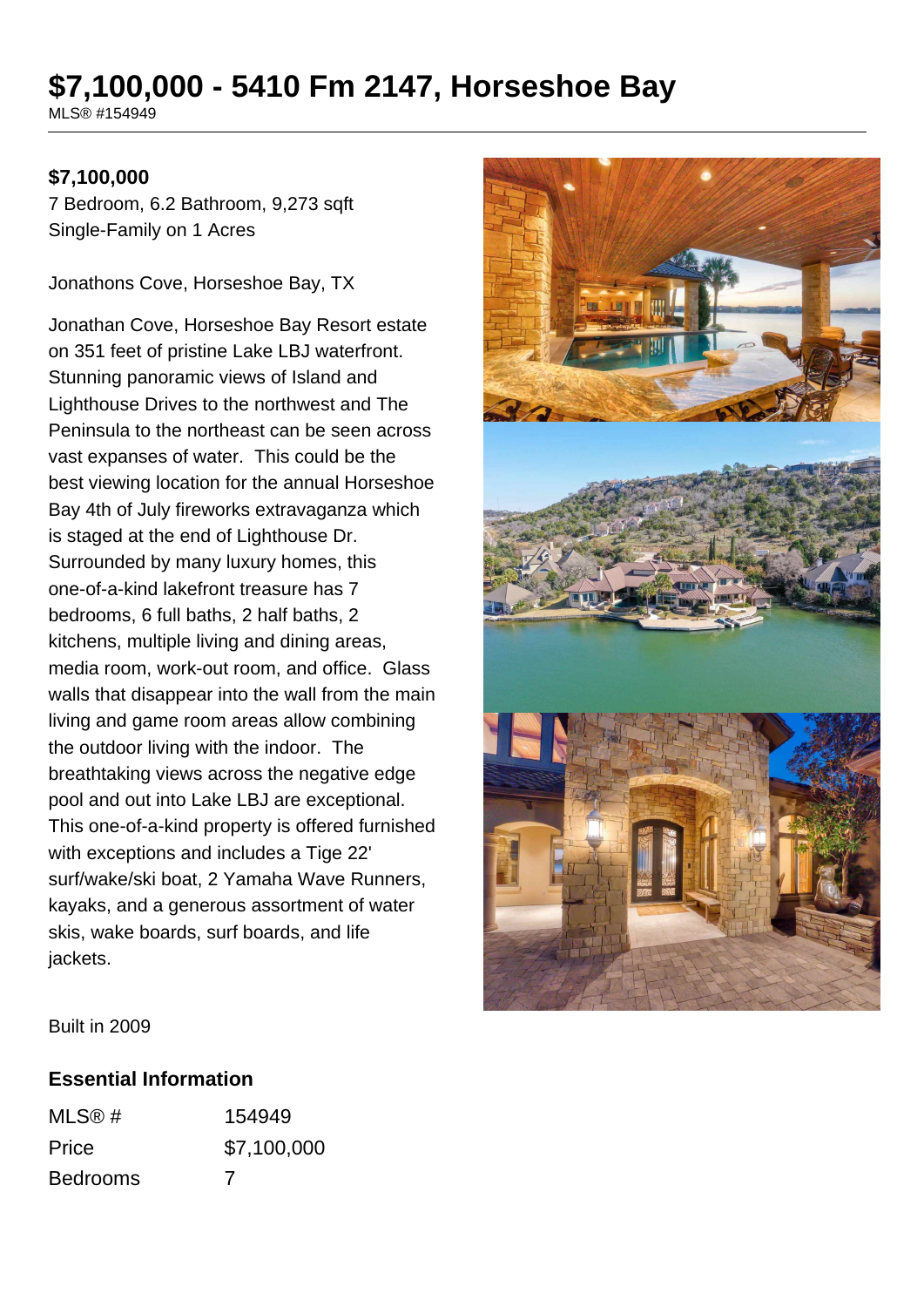| <b>Bathrooms</b>                 | 6.2           |                                                                   |
|----------------------------------|---------------|-------------------------------------------------------------------|
| <b>Square Footage</b>            | 9,273         |                                                                   |
| Acres                            | 0.70          |                                                                   |
| <b>Year Built</b>                | 2009          |                                                                   |
| <b>Type</b>                      | Single-Family |                                                                   |
| Sub-Type                         |               | Single Family/Site Built                                          |
| <b>Style</b>                     | Custom        |                                                                   |
| <b>Status</b>                    | Active        |                                                                   |
| Days on Market                   | 449           |                                                                   |
| <b>Short Term Rental Allowed</b> |               | <b>YES</b>                                                        |
| Has Pool                         |               | Yes                                                               |
| Pool Description                 |               | Private Residential Pool, Concrete/Gunite, Heated, In Ground Pool |
|                                  |               |                                                                   |

# **Water Feature/View**

| View                        | Lake LBJ, Panoramic, Hill Country, Lake |  |
|-----------------------------|-----------------------------------------|--|
| Is Waterfront               | <b>Yes</b>                              |  |
| Waterfront Type Open Water  |                                         |  |
| Waterfront Footage 351 Feet |                                         |  |

# **Community Information**

| Address      | 5410 Fm 2147   |
|--------------|----------------|
| Area         | Horseshoe Bay  |
| Subdivision  | Jonathons Cove |
| City         | Horseshoe Bay  |
| County       | <b>Burnet</b>  |
| <b>State</b> | <b>TX</b>      |
| Zip Code     | 78657          |

## **Amenities**

| <b>Amenities</b> | Club House, Green Belt, Homeowner Park, Water Access              |
|------------------|-------------------------------------------------------------------|
| Garages          | 1 Car Attached Garage, 2 Car Attached Garage, Garage Door Opener, |
|                  | Side Entry, RV Parking Slab                                       |

## **Interior**

Interior Features Audio System, Bar/Wet Bar, Breakfast Bar, Cable TV Wiring, Central Vacuum, Granite Counter Tops, Improved Attic, Pantry, Pedestal Sink, Recessed Lighting, Sauna, Security System(s), Smoke Alarm(s), Solid Surface Counter Top, Spa, Split Bedroom Plan, Television Protection Sys, Track Lighting, Vaulted Ceilings, Walk In Closet(s), Water Softener, Whirlpool Tub, Wood Ceiling, No Steps to Entry